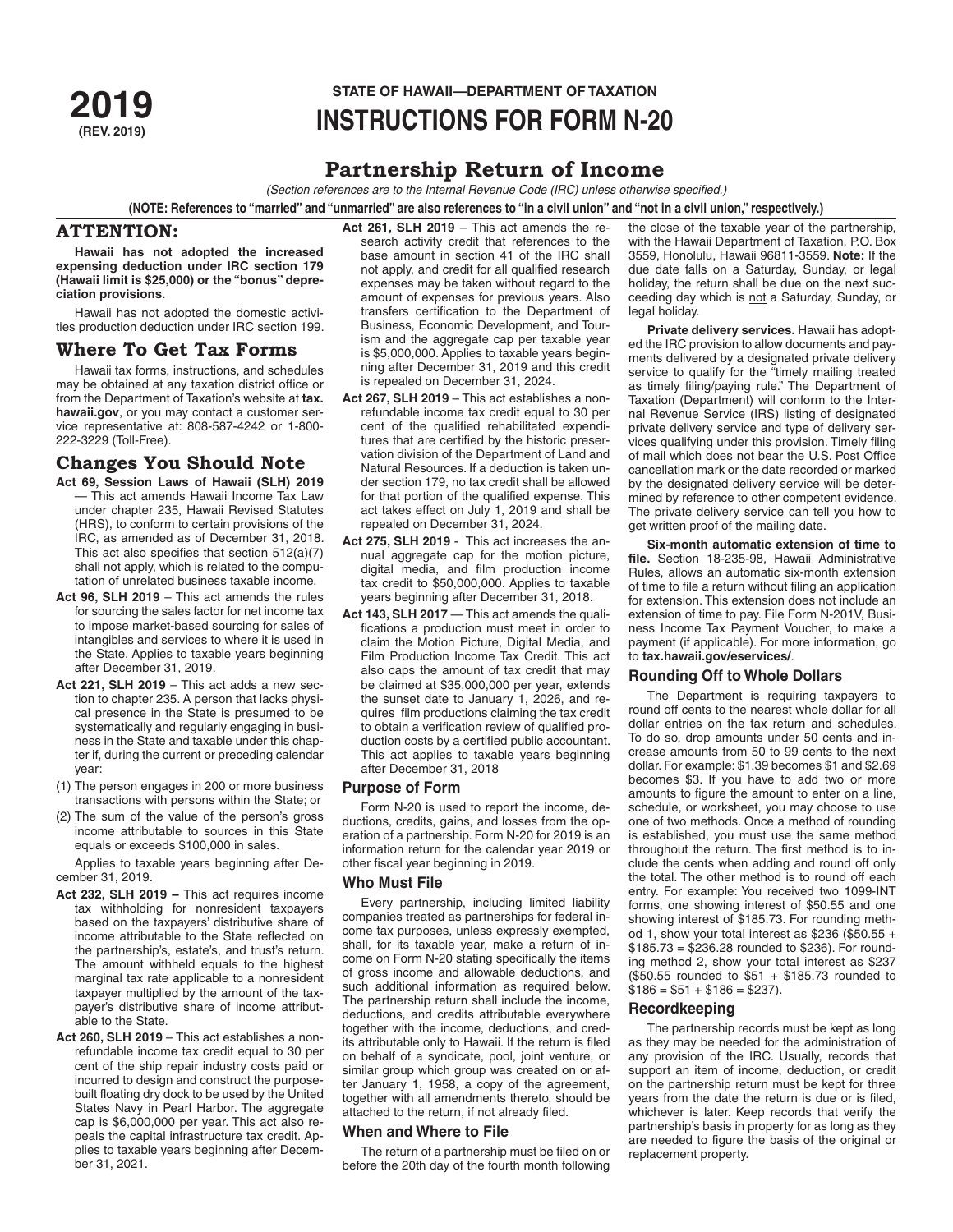#### **Page 2**

Copies of the filed partnership returns should also be kept as part of the partnership's records. They help in preparing future returns and in making computations when filing an amended return.

## **Amended Return**

If, after filing its return, the partnership becomes aware of any changes it must make to income, deductions, credits, etc., it should file an amended Form N-20 and an amended Schedule K-1 for each partner. Check the box on Form N-20 at Item E(4), page 1. Give a corrected Schedule K-1 (Form N-20) to each partner. Check the box at Item F(2) on each Schedule K-1 to indicate that it is an amended Schedule K-1. Fill in the return with all of the correct information and attach a completed Schedule AMD, Explanation of Changes on Amended Return, to the amended return. Also, attach all schedules, forms, and attachments required to file a complete return.

#### **Change in Federal Taxable Income**

In general, a change to your federal return, whether it is made by you, or by the IRS, must be reported to the State of Hawaii.

- 1) Section 235-101(b), HRS, requires a report (an amended return) to the Department if the amount of IRC taxable income is changed, corrected, adjusted or recomputed as stated in (3).
- 2) This report must be made:
	- a)Within 90 days after a change, correction, adjustment or recomputation is finally determined.
	- b)Within 90 days after a federal amended return is filed.
	- c)At the time of filing the next income tax return, if earlier than set forth in a) or b).
- 3) A report within the time set out in (2) is required if:
	- a)The amount of taxable income as returned to the United States is changed, corrected, or adjusted by an officer of the United States or other competent authority.
	- b)A change in taxable income results from a renegotiation of a contract with the United States or a subcontract thereunder.
	- c)A recomputation of the income tax imposed by the United States under the IRC results from any cause.
	- d)An amended income tax return is made to the United States.
- 4) The report referred to above shall be in the form of an amended Hawaii income tax return.
- 5) The statutory period for the assessment of any deficiency or the determination of any refund attributable to the report shall not expire before the expiration of one year from the date the Department is notified by the taxpayer or the IRS, whichever is earlier, of such a report in writing. Before the expiration of this oneyear period, the Department and the taxpayer may agree in writing to the extension of this period. The period so agreed upon may be further extended by subsequent agreements in writing made before the expiration of the period previously agreed upon.

#### **Information Returns**

Every partnership must file information returns if it makes payments of rents, commissions, or other fixed or determinable income totaling \$600 or more to any one person in the course of its trade or business during the calendar year. It must report interest payments if they total \$10 or more.

Use Form N-196, Annual Summary and Transmittal of Hawaii Information Returns, to summarize and send information returns to your respective taxation district office. For more information about filing information returns and exceptions, see the instructions for Form N-196.

#### **Attachments**

If you need more space on the forms or schedules, attach separate sheets. Use the same arrangement as the printed forms. **Show the totals on the printed forms.** Put the partnership's name and Federal Employer Identification Number (FEIN) on each sheet. Also, be sure that each separate sheet clearly indicates the line or section on the printed form to which the information relates.

To assist us in processing the return, please complete every applicable entry space on Form N-20. Do not attach statements and do not write "See attached" in lieu of completing the entry spaces on the form.

An entity that elects to be classified as a partnership by filing federal Form 8832 with the IRS shall attach a copy of that form to the entity's Form N-20 covering the first taxable year in which the entity carries on business in Hawaii, derives income from sources in Hawaii, or makes distributions that are received by a partner who is either a resident of Hawaii or carries on business in Hawaii and is subject to Hawaii income taxation.

#### **Payments**

In some instances, payments may have to be made with the Form N-20. Enter the amount on line 17 payment due. Payment must be made through Hawaii Tax Online at **hitax.hawaii.gov**.

**Interest due under the look-back method for completed long-term contracts.** If the partnership used the look-back method under IRC section 460(b)(2) for certain long-term contracts, complete federal Form 8697, Interest Computation Under the Look-Back Method for Completed Long-Term Contracts. If you will **owe** interest on an unpaid amount, calculate the amount due using the rate of 2/3 of 1% per month, or part of a month, beginning the first calendar day after the date prescribed for payment whether or not that first calendar day falls on a Saturday, Sunday, or legal holiday. Include the amount of interest due on line 17 payment due. Attach Form 8697 with a check made payable to "Hawaii State Tax Collector" to Form N-20. Write the partnership's FEIN, daytime phone number, and "Form 8697 interest" on the check. If you are due a **refund**, do not attach Form 8697 to your Form N-20. Instead, file federal Form 8697 separately with the Department. Complete the signature section of federal Form 8697 following the instructions for the signature section of Form N-20. File federal Form 8697 by the date you are required to file your Form N-20 (including extensions).

## **Withholding of Taxes On the Income of Nonresident Partners**

Pursuant to Act 232, SLH 2019, and applicable to taxable years beginning after December 31, 2018, partnerships are required to withhold and pay to the State on behalf of their nonresident partners an amount equal to the highest marginal tax rate applicable to individuals, currently 11%, multiplied by the amount of the partner's distributive share of income attributable to the State reflected on the partnership's return for the taxable period. Form N-201V is used for reporting and paying this withholding by the partnership to the Department

## **Definitions**

**a. Partnership.** The term "partnership" includes a limited partnership, syndicate, group, pool, joint venture, or other unincorporated organization, through or by which any business, financial operation, or venture is carried on, and that is not, within the meaning of the federal IRC, a corporation, trust, estate, or sole proprietorship. If an organization more nearly resembles a corporation than a partnership or trust, it is considered an association taxed as a corporation.

Important factors in determining whether a partnership exists include:

- 1. The parties' conduct in carrying out the provisions of the partnership agreement;
- 2. The testimony of disinterested persons;
- 3. The relationship of the parties;
- 4. The abilities and contributions of each; and
- 5. The control each has over the partnership income and the purposes for which the income is used.

A joint undertaking merely to share expenses is not a partnership. Mere co-ownership of property that is maintained and leased or rented does not constitute a partnership. However, if the coowners provide services to the tenants, a partnership exists.

Some partnerships **may be** excluded completely or partially from being treated as partnerships for federal income tax purposes upon the election of all of the members. See **Specific Instructions** below for more information.

**b. General Partner.** A general partner is a member of the organization who is personally liable for the obligations of the partnership.

**c. Limited Partner.** A limited partner is one whose potential personal liability for partnership debts is limited to the amount of money or other property that the partner contributed or is required to contribute to the partnership.

**d. Limited Partnership.** A limited partnership is a partnership composed of at least one general partner and one or more limited partners.

**e. Nonrecourse Loan.** Nonrecourse loans are those liabilities of the partnership for which none of the partners have any personal liability.

**f. Limited Liability Company.** A limited liability company (LLC) is an entity formed under state law by filing articles of organization as an LLC. Unlike a partnership, none of the members of an LLC are personally liable for its debts. An LLC may be classified for federal income tax purposes as a disregarded entity, partnership, or a corporation, depending on elections made by the LLC and the number of members. Chapter 428, HRS, allows LLCs to operate following proper approval from the Department of Commerce and Consumer Affairs (DCCA), Business Registration Division. Hawaii conforms to the federal standards in determining whether an LLC is classified as either a partnership or a corporation following proper approval by the DCCA.

## **Use of Instructions for Federal Form 1065 —**

In an effort to streamline Hawaii's partnership return instructions, the discussion of certain topics already discussed in the federal instructions for Form 1065, U.S. Partnership Return of Income, will not be repeated. Please refer to the federal instructions for discussions on the following topics which Hawaii conforms to:

*- Termination of the Partnership;*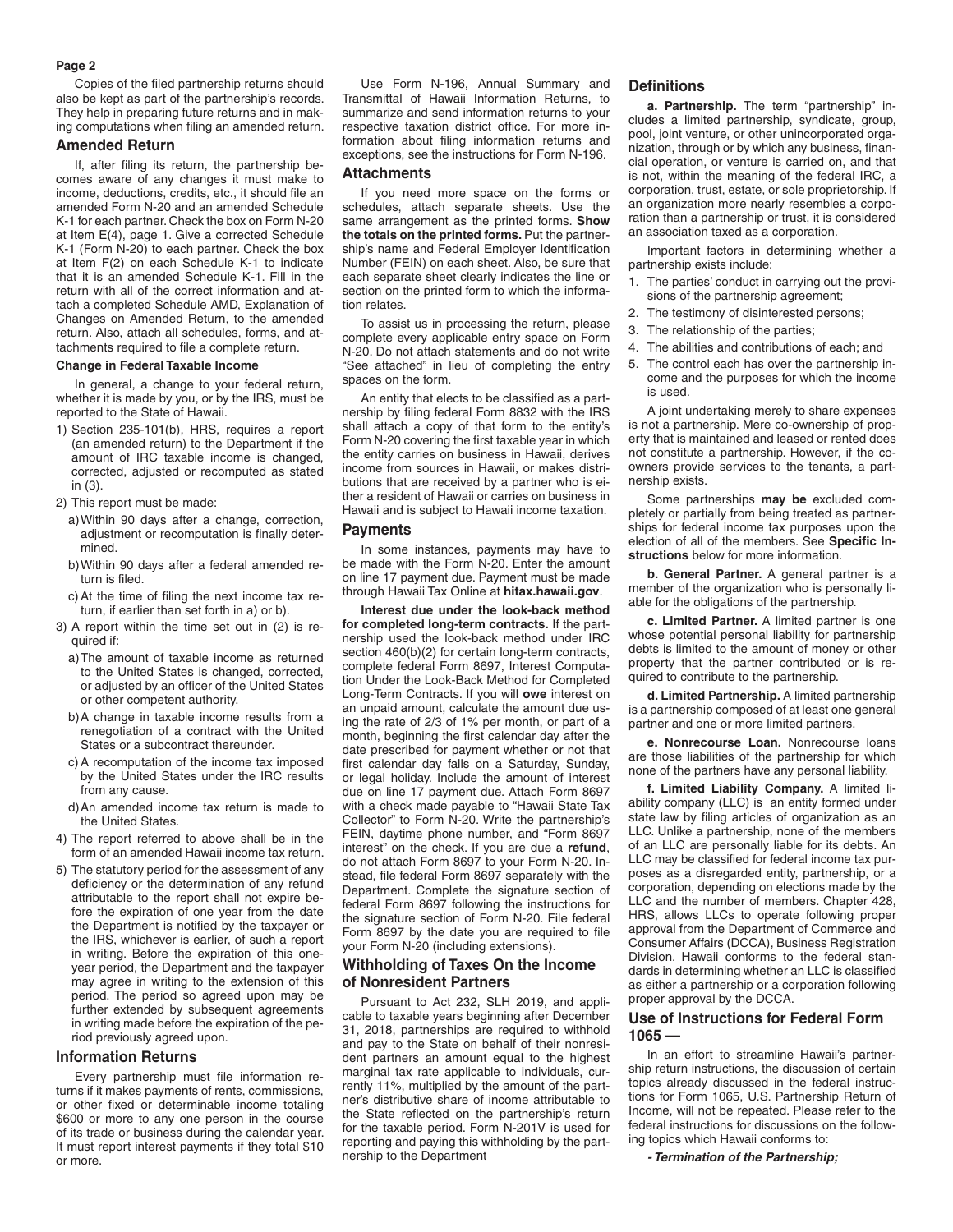- *Accounting Periods;*
- *Elections Made by the Partnership;*
- *Elections Made by Each Partner;*
- *Partner's Dealings With Partnership;*
- *Contributions to the Partnership;*
- *Dispositions of Contributed Property;*
- *Recognition of Precontribution Gain on Certain Partnership Distributions;*
- *Unrealized Receivables and Inventory Items; and*
- *Passive Activity Limitations.*

#### **Net Operating Loss Deduction**

A partnership is not allowed the deduction for net operating losses. (See section 703(a)(2)(D).)

## **Signatures General Partner or LLC Member**

Form N-20 is not considered a return unless it is signed. One general partner or LLC member must sign the return. If a receiver, trustee in bankruptcy, or assignee controls the organization's property or business, that person must sign the return.

#### **Paid Preparer's Information**

If someone prepares the return and **does not charge the partnership,** that person should not sign the partnership return.

Generally, anyone who is paid to prepare the partnership return must sign the return and fill in the other blanks in the **Paid Preparer's Information** area of the return. Individual preparers may furnish their alternative identifying number for income tax return preparers (PTIN) instead of their social security number.

*The preparer required to sign the partnership's return MUST complete the required preparer information and:*

- Sign the return in the space provided for the preparer's signature. Paid preparers may sign original returns, amended returns, or requests for filing extensions by rubber stamp, mechanical device, or computer software program.
- Give the partnership a copy of the return in addition to the copy to be filed with your taxation district office.

The partnership may authorize the Department to discuss its tax return with its paid preparer by checking the "Yes" box above the paid preparer's signature. Checking "Yes" will allow the Department to contact the paid preparer to answer any questions that may arise during the processing of the partnership's return. This designation does not allow the paid preparer to call the Department for information about the processing of the return or for other issues relating to the return. This designation does not replace Form N-848, Power of Attorney.

# **Specific Instructions**

These instructions follow the line numbers on the first page of Form N-20 and on the schedules that accompany it. Specific instructions for most of the lines have been provided. Those lines that do not appear in the instructions are self-explanatory.

File only one return for each partnership. Mark "duplicate copy" on any copy you give to a partner.

If a syndicate, pool, joint venture, or similar group files Form N-20, a copy of the agreement and all amendments must be attached to the return, unless a copy has already been filed. Under section 761(a), an investing unincorporated organization or one participating in the joint production, extraction, or use of property under an operating agreement or an organization of dealers in securities for a short period for the purpose of underwriting, selling, or distributing a particular issue of securities may elect not to be treated as a partnership. Make the election by attaching a statement to Form N-20 for the first year for which the partnership wants the exclusion.

Fill in applicable lines and schedules.

## **Form N-20**

# **Amended Return Checkbox**

If you are amending a return previously filed, check the AMENDED Return box.

## **IRS Adjustment Checkbox**

If you are filing an amended return due to an IRS adjustment, check the IRS Adjustment box in addition to the AMENDED return box and file an amended Schedule K-1 for each partner. Check the box on Form N-20 Item E(3) and (4) on page 1. Give a corrected Schedule K-1 (Form N-20) to each partner. Check the box at Item F(2) on each Schedule K-1 to indicate that it is an amended Schedule K-1. Fill in the return with all of the correct information and attach a completed Schedule AMD, Explanation of Changes on Amended Return, to the amended return. Also, attach all schedules, forms, and attachments required to file a complete return.

## **Address Change**

If your mailing address has changed, you must notify the Department of the change by completing Form ITPS-COA, Change of Address Form, or log in to your Hawaii Tax Online account at **hitax.hawaii.gov**. Failure to do so may prevent your address from being updated, any refund due to you from being delivered (the U.S. Postal Service is not permitted to forward your State refund check), and delay important notices or correspondence to you regarding your return.

## **Name, Mailing Address, Federal Employer I.D. Number and Hawaii Tax I.D. Number**

The partnership may use its legal or trade name on all tax returns and other documents filed. Print or type the partnership's legal name and mailing address on the appropriate line. If this is a foreign address, enter the information in the following order: city, province or state, country, and postal code. Do not abbreviate the country name. Show the Federal Employer I.D. Number in item A on page 1 of Form N-20 and the Hawaii Tax I.D. Number in item D.

#### **Lines 1 - 9**

Enter on lines 1 through 9 the requested amounts as they appear on the partnership's federal return. Writing "See attached federal return" on Form N-20 and attaching a copy of the partnership's Form 1065 is not acceptable.

You are NOT required to attach a copy of the partnership's federal return (Form 1065) to Form N-20.

**If this is a return of a partnership with trade or business activities in several states, including Hawaii, and the ordinary income or loss from trade or business activities reported on this return is determined using separate** 

#### **accounting, attach a schedule of the partnership's Hawaii trade or business activities income and expenses. Enter on lines 1 through 9 applicable amounts from this schedule instead of from the partnership's federal return.**

Amounts received by a qualified high technology business as royalties and other income derived from patents, copyrights, and trade secrets owned by the qualified high technology business and developed and arising out of a qualified high technology business are excluded from Hawaii income. Expenses related to this income are deductible. "Qualified high technology business" means a business conducting more than 50% of its activities in qualified research. "Qualified research" means (1) the same as in section 41(d) of the Internal Revenue Code; (2) the development and design of computer software for ultimate commercial sale, lease, license or to be otherwise marketed, for economic consideration. With respect to the software's development and design, the business shall have substantial control and retain substantial rights to the resulting intellectual property; (3) biotechnology; (4) performing arts products; (5) sensor and optic technologies; (6) ocean sciences; (7) astronomy; or (8) nonfossil fuel energy-related technology. All income earned and proceeds derived from stock options or stock, including stock issued through the exercise of stock options or warrants, from a qualified high technology business or from a holding company of a qualified high technology business by an employee, officer, or director of the qualified high technology business, or investor who qualified for the high technology business investment tax credit is excluded from income. If the partnership is a qualified high technology business and has included royalties and other income derived from patents, copyrights, and trade secrets the partnership owns in the income reported on line 1, these amounts should be included in the deductions shown on line 14c. If the amount reported on line 14c includes these royalties and other income from patents, copyrights, and trade secrets, these amounts should be identified by attaching a separate schedule or listing.

#### **Line 11a**

List deductions taken for federal tax purposes but not allowed, or allowable only in part, for Hawaii tax purposes. For example, deductions connected with income not taxable for Hawaii purposes or section 199 domestic activities deduction.

## **Line 11b**

**Caution:** *Include only ordinary gains or losses from the sale, exchanges, or involuntary conversion of assets used in a trade or business activity. Ordinary gains or losses from the sale, exchange, or involuntary conversion of rental activity assets will be reported separately on Schedules K and K-1, generally, as a part of the net income (loss) from the rental activity. If the partner does not materially participate in the trade or business, the gains or losses reported on line 11b will be subject to the passive activity rules.*

#### **Line 11c**

Enter the portion of the Hawaii jobs credit claimed, applicable to current year new employees that is reported on Schedule K line 20.

#### **Line 11d**

As noted on page 1 of these instructions, Hawaii has not adopted federal "bonus" depreciation provisions. If a depreciation deduction is claimed for Hawaii tax purposes, the partnership must: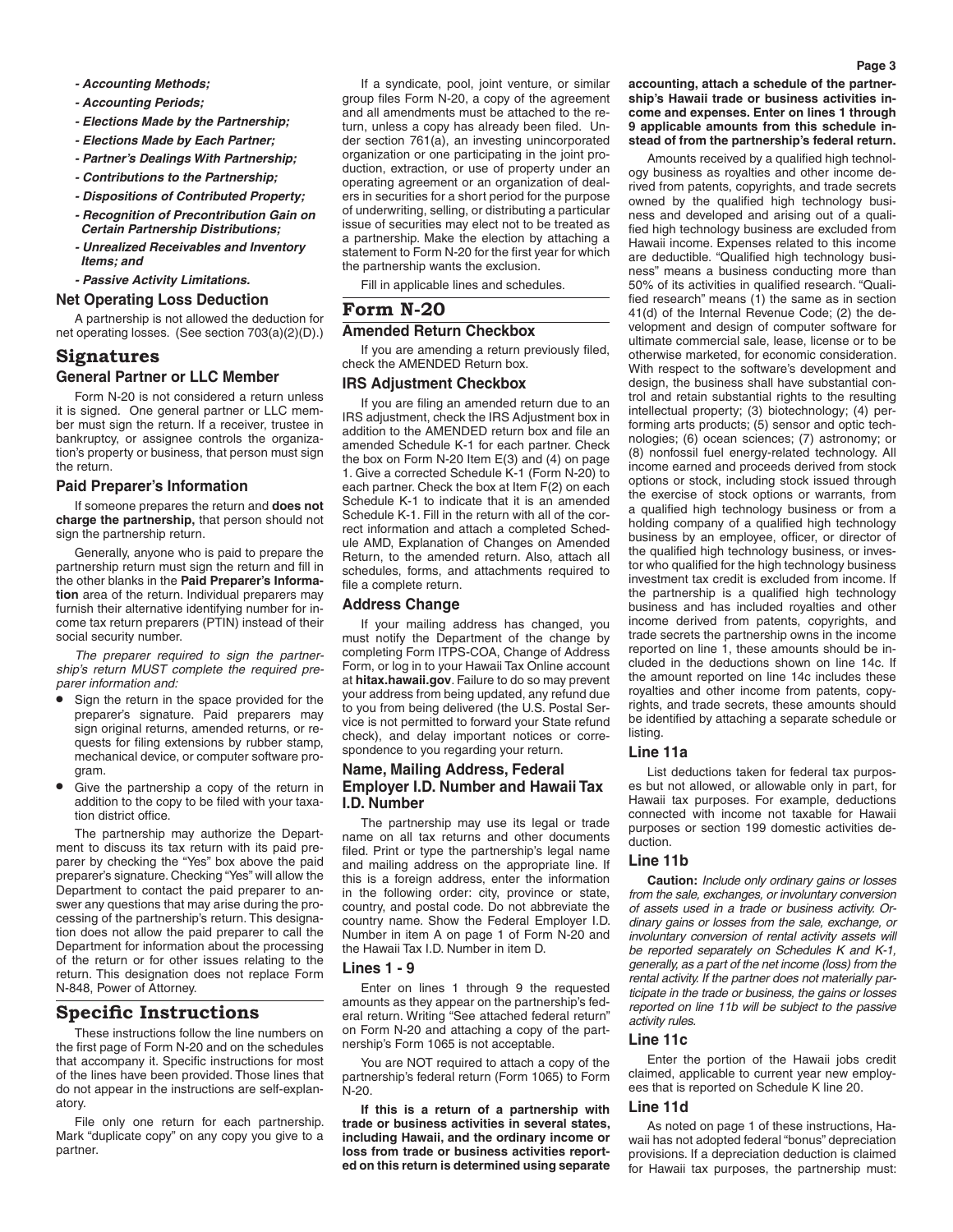#### **Page 4**

(a) complete a federal Form 4562 for Hawaii tax purposes using the federal depreciation guidelines in effect before the adoption of the "bonus" depreciation provisions, (b) attach the completed federal Form 4562 to the Hawaii tax return, (c) make the necessary adjustments to the Hawaii tax return for the depreciation difference between federal and Hawaii, and (d) attach to the Hawaii tax return any worksheet showing the computation of the adjustments. The partnership must also keep records of the differences in the asset's depreciable basis for federal and Hawaii tax purposes.

#### **Schedule D Capital Gains and Losses**

**Purpose of Schedule.—**Use Schedule D (Form N-20) to report the sale or exchange of capital assets, except capital gains (losses) that are specially allocated to any partners.

For detailed information, see the instructions on Schedule D (Form N-20).

## **Schedule K and Schedule K-1 Partners' Share of Income, Credits, Deductions, etc.**

#### **Purpose**

Schedule K is a summary schedule of all the partners' shares of the partnership's income, deductions, credits, etc. Prepare Schedule K-1 in triplicate. A copy of each partner's K-1 must be attached to the Form N-20 filed with the Department, one copy to be sent to each partner, and one copy retained for the partnership's files.

Although the partnership is not subject to income tax, the members are liable for income tax on their shares of the partnership income, whether or not distributed, and must include their share on their tax returns.

The total amount of the distributive share items (columns b and c) reported on each line on all of the partners' Schedules K-1 should equal the amount reported on the same line of Schedule K of Form N-20 through line 32.

Complete Schedule K-1 for each partner. Schedules K and K-1 have the same line numbers through line 32 to make it easier for the partnership to prepare Schedule K-1. In addition, Schedule K-1 has questions A through F and item G. Additional copies of Schedule K-1 are available from your district tax office.

#### **Attributable to Hawaii**

Each partnership must state specifically the income attributable to the State and the income attributable everywhere with respect to each partner.

Ordinary income or (loss) from trade or business activities shall be attributed to the State by the use of the apportionment of business income allocation provisions of the Uniform Division of Income for Tax Purposes Act (UDITPA), section 235-29, HRS. Business income shall be apportioned to this State by multiplying the income by a fraction, the numerator of which is the property factor plus the payroll factor plus the sales factor, and the denominator of which is three. If the denominator of the property factor, payroll factor, or sales factor is zero, the denominator of the fraction in section 235-29, HRS, is reduced by the number of factors with a zero denominator, and the numerator of that fraction shall not include any factor with a zero denominator. The property factor is a fraction, the numerator of which

is the average value of the partnership's real and tangible personal property owned or rented and used in this State during the tax period and the denominator of which is the average value of all the partnership's real and tangible personal property owned or rented and used during the tax period. Property owned by the partnership is valued at its original cost. The average value of property shall be determined by averaging the values at the beginning and ending of the tax period. The use of monthly values may be required if necessary to properly reflect the average value of the partnership's property. Property rented by the partnership is valued (or capitalized) at eight times the net annual rental rate. Where property is rented for less than a 12 month period, the rent paid for the actual period of rental shall constitute the annual rental rate for the tax period. The payroll factor is a fraction, the numerator of which is the total amount paid in this State during the tax period by the partnership for compensation, and the denominator of which is the total compensation paid everywhere during the tax period. The sales (or gross receipts) factor is a fraction, the numerator of which is the total sales of the partnership in this State during the tax period, and the denominator of which is the total sales of the partnership everywhere during the tax period.

If this apportionment does not fairly represent the extent of the partnership's business activity in this State, the partnership may request the use of separate accounting, the exclusion of one or more of the factors, the inclusion of one or more additional factors, or the use of any other method to accurately reflect the partnership's business activity in the State. Complete Schedules O and P (Form N-20) to show this computation.

Other items are attributed as follows:

- Net rents and royalties from real property located in Hawaii are attributed to Hawaii. Federal Form 8825 may be attached to Form N-20 as a schedule of expenses.
- Net rents and royalties from tangible personal property are attributed to Hawaii if and to the extent that the property is utilized in Hawaii.
- Capital gains and losses from sale of real property located in Hawaii are attributed to Hawaii.
- Capital gains and losses from sales of tangible personal property are attributable to Hawaii if the property had a situs in Hawaii at the time of the sale.
- Interest and dividends are attributed to Hawaii if the partnership's commercial domicile is in Hawaii.
- Patent and copyright royalties are attributed to Hawaii if and to the extent that the patent or copyright is utilized by the payor in Hawaii.

Amounts received by a qualified high technology business as royalties and other income derived from patents, copyrights, and trade secrets owned by the qualified high technology business and developed and arising out of a qualified high technology business are excluded from Hawaii income. Expenses related to this income are deductible.

#### **How Income Is Shared Among Partners**

Income (loss) is allocated to a partner only for the part of the year in which that person is a member of the partnership. The partnership will either allocate on a daily basis or divide the partnership year into segments and allocate income, loss, or special items in each segment among the persons who were partners during that segment.

(See section 706(c)(2) for more information and for the termination of a partner's interest.)

Allocate shares of income, gain, loss, deduction, or credit among the partners according to the partnership agreement for sharing income or loss generally. If the partners agree, specific items may be allocated among them in a ratio different from the ratio for sharing income or loss generally. For instance, if the net income exclusive of specially allocated items is divided evenly among three partners but some special items are allocated 50% to one, 30% to another, and 20% to the third partner, report the special items on the appropriate line of the applicable partner's Schedule K-1 and the total on the appropriate line of Schedule K instead of on the numbered lines on page 1 of Form N-20 or Schedule D.

If the partnership agreement does not provide for the partner's share of income, gain, loss, deduction, or credit, or if the allocation under the agreement does not have the substantial economic effect, the partner's share is determined according to the partner's interest in the partnership. (See section 704(b).)

## **Specific Instructions (Schedule K only)**

Enter the total distributive amount for each applicable items listed.

#### **(Schedule K-1 only)**

Prepare and give a Schedule K-1 to each person who was a partner in the partnership at any time during the year. **Schedule K-1 must be provided to each partner on or before the day on which the partnership return is required to be filed.**

**Note:** *Generally, any person who holds an interest in a partnership as a nominee for another person is required to furnish to the partnership the name, address, etc., of the other person.*

On each Schedule K-1, enter the names, addresses, and identifying numbers of the partner and partnership and the partner's distributive share of each item.

For an individual partner, enter the partner's social security number. For all other partners, enter the partner's FEIN. (However, if a partner is an individual retirement arrangement (IRA), enter the identifying number of the custodian of the IRA. Do not enter the social security number of the person for whom the IRA is maintained.)

If a taxpayer and spouse each had an interest in the partnership, prepare a separate Schedule K-1 for each of them. If a taxpayer and spouse held an interest together, prepare one Schedule K-1 if the two of them are considered to be one partner.

**Note:** *Space has been provided after line 37 of Schedule K-1 for you to provide information to the partners. This space may be used in lieu of attachments.*

#### **Question A.—Is This Partner a General Partner?**

Question A must be answered for all partners. If a partner holds interests as both a general and limited partner, attach a schedule for each activity which shows the amounts allocable to the partner's interest as a limited partner.

**Question B.—What Type of Entity Is This Partner?** State on this line whether the partner is an individual, a corporation, a fiduciary, a partnership, an exempt organization, or a nominee (custodian). If the partner entity is an LLC and it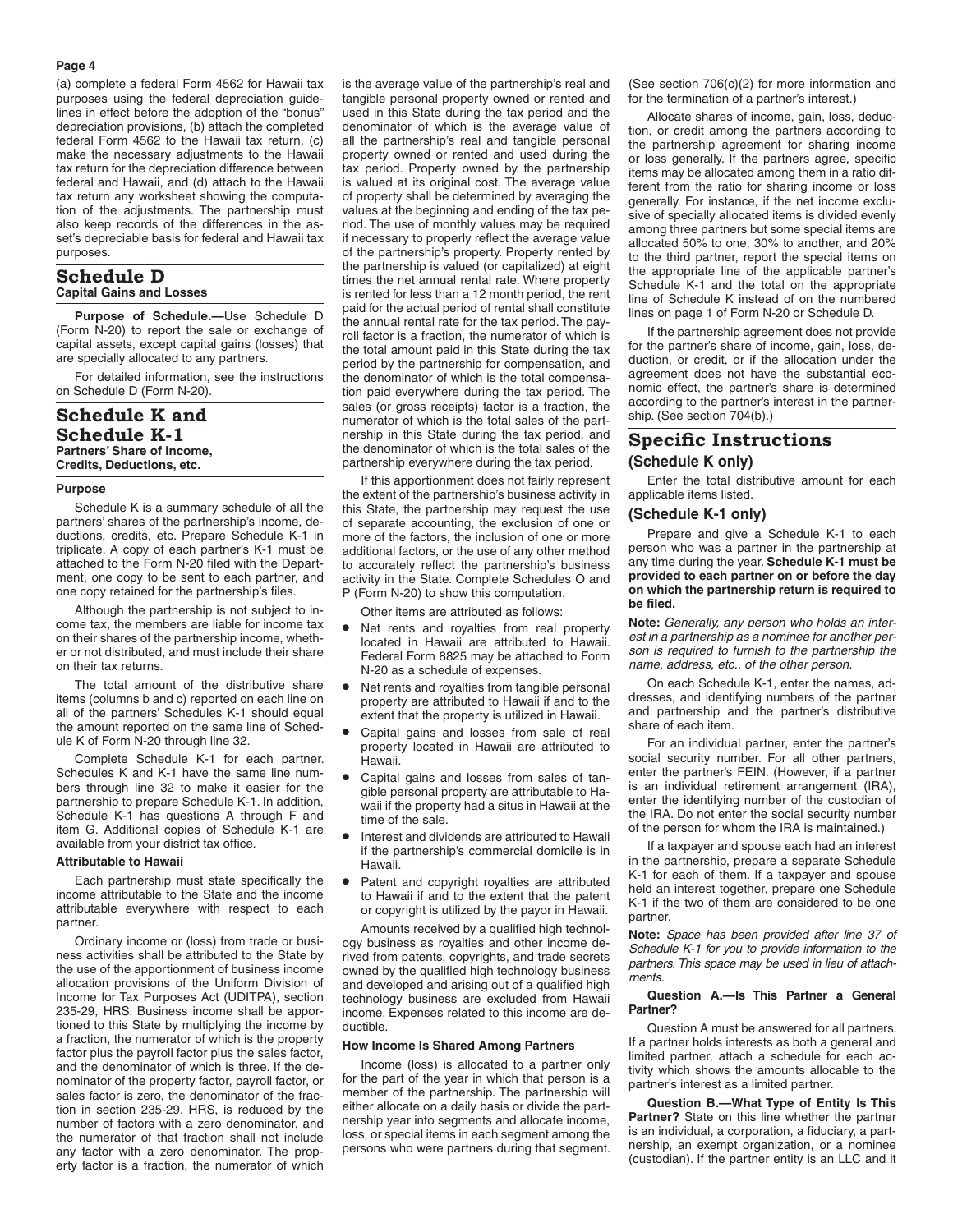is treated as other than a disregarded entity for state income tax purposes, the partnership must enter the LLC's classification for state income tax purposes (that is, a corporation or partnership). If the partner is a nominee, use one of the following codes after the word "nominee" to indicate the type of entity the nominee represents: I—Individual; C—Corporation; F—Fiduciary; P—Partnership; E—Exempt Organization; or IRA—Individual Retirement Arrangement.

**Item C.—Partner's Profit, Loss, and Capital Sharing Percentages.** Enter in item C(ii) the percentage existing at the end of the year. However, if a partner's interest terminated during the year, enter in item C(i) the percentages that existed immediately before the termination. When the profit or loss sharing percentage has changed during the year, show the percentage before the change in item C(i) and the end of year percentage in item C(ii). If there are multiple changes in the profit and loss sharing percentage during the year, attach a statement giving the date and percentage before each change. "Ownership of capital" means the portion of the capital that the partner would receive if the partnership was liquidated at year end by the distribution of undivided interests in partnership assets and liabilities.

**Item D.—Partner's Share of Liabilities.** Enter each partner's share of nonrecourse liabilities, partnership-level qualified nonrecourse financing, and other liabilities. If the partner terminated his or her interest in the partnership during the year, enter the share that existed immediately before the total disposition. In all other cases, enter it as of the end of the year.

If the partnership is engaged in two or more different types of at-risk activities, or a combination of at-risk activities and any other activity, attach a statement showing the partner's share of nonrecourse liabilities, partnership-level qualified nonrecourse financing, and other liabilities for **each** activity. See sections 465(c)(2) and (3) to determine if the partnership is engaged in more than one at-risk activity.

If a partnership is engaged in an activity subject to the limitations of section  $465(c)(1)$ , give each partner his or her share of the total pre-1976 losses from the section 465(c)(1) activity (i.e., film or video tape, section 1245 property leasing, farm, or oil and gas property) for which there existed a corresponding amount of nonrecourse liability at the end of each year in which the losses occurred.

**Items E.—Publicly Traded Partnerships.** If the box in Item E is checked, you are a partner in a publicly traded partnership and must follow the rules for **Publicly Traded Partnerships.** See federal Partner's Instructions for Schedule K-1 (Form 1065) for more information.

**Item G.—Reconciliation of Partner's Capital Account.** If you are not required to complete Item L on Schedule K-1 (Form 1065), you are not required to complete Item G on Schedule K-1 (Form N-20).

**Note:** *The partnership must maintain a State Accumulated Adjustments Account.*

Box b - Report in this box the capital contributions as reported on the partnership's books.

Box c - Enter in this box the sum of the amounts on lines 1 through 11, column c of this Schedule K-1 and any nontaxable income.

Box d - Enter in this box the sum of the amounts on lines 12 through 15 and 31a, column c of this Schedule K-1 and any disallowed deductions.

Box e - Report in this box the withdrawals and distributions as reported on the partnership's books.

Box f - The amount to enter in this box is the sum of the amounts from boxes a, b, and c less the sum of the amounts from boxes d and e.

## **(Schedules K and K-1 unless otherwise noted) Income (loss) Line 1**

Enter the partner's share of the ordinary income (loss) reported on Form N-20, line 16. If line 16 is a loss, enter the partner's full share of the loss. If the partner holds interests in the partnership both as a general partner and as a limited partner, enter the total loss for all interests held in the partnership. Enter the loss without reference to the adjusted basis of the partner's interest in the partnership or the partner's amount at risk. Line 1 should reflect the total ordinary income (loss) from all trade or business operations.

## **Line 4**

Enter: (1) the guaranteed payments to partners for salaries and interest deducted by the partnership and included on Form N-20, line 9; and (2) the guaranteed payments to partners that the partnership is required to capitalize, such as payments or credits to a partner for services rendered in organizing a partnership.

#### **Line 10**

Enter the net section 1231 gain (loss) from Schedule D-1, line 8.

Do not include net gain or loss from involuntary conversions due to casualty or theft. Report net gain or loss from involuntary conversions due to casualty or theft on line 11.

#### **Line 11**

Enter any other items of income, gain, or loss not included on lines 1 through 10, such as:

- **a.** Gains from the disposition of farm recapture property (see Schedule D-1) and other items to which section 1252 apply.
- **b.** Recoveries of bad debts, prior taxes, and delinquency amounts (section 111).
- **c.** Gains and losses from wagering (section 165(d)).
- **d.** Any income, gain, or loss to the partnership under section 751(b).
- **e.** Net gain or loss from involuntary conversions due to casualty or theft. Give each partner a schedule that separately shows each partner's share of the amount to be reported on federal Form 4684, Casualties and Theft.

#### **Deductions**

#### **Line 12**

Enter the total amount of charitable contributions, and each amount subject to the 50%, 30%, and 20% limitations paid by the partnership during the tax year. Attach an itemized list that separately shows the partnership's charitable contributions subject to the 50%, 30%, and 20% limitations.

If the partnership made a qualified conservation contribution under section 170(h), also include the fair market value of the underlying property before and after the donation, the type of legal interest contributed, and describe the conservation purpose furthered by the donation. Give a copy of this information to each partner.

#### **Line 13**

A partnership may elect to expense part of the cost (up to \$25,000) of recovery property that the partnership purchased this year for use in its trade or business. The partnership may not deduct the section 179 expense, but should report the expense separately on Schedules K and K-1. The partners report their shares in the year in which the property is placed in service. Show the total section 179 expense on Schedule K, line 13, and allocate it to each partner on Schedule K-1, line 13.

The partnership must specify the item(s) of section 179 property which it elects to treat as an expense and the portion of the cost of each item which is being treated as an expense. Do this on federal Form 4562, Depreciation and Amortization, and on a schedule attached to Schedule K-1. Generally, any election made under section 179 may not be revoked except with the consent of the Director.

Depreciation or amortization may not be taken on any amount for which a deduction is allowed under section 179.

See section 179 and federal Form 4562 for more information.

Please note that Hawaii has not adopted federal provisions relating to the increase of the section 179 deduction and "bonus" depreciation.

## **Line 15**

Enter any other deductions not included on line 12 through 14, such as:

- **a.** Amounts, other than investment interest, paid by the partnership that would be itemized deductions on any of the partners' income tax returns if they were paid directly by a partner for the same purpose. These amounts include, but are not limited to expenses under section 212 for the production of income other than from the partnership's trade or business.
- **b.** Any interest penalty on early withdrawal of savings. The federal Form 1099-INT given to the partnership by a bank or savings and loan association will show the amount of any interest penalty the partnership was charged because it withdrew funds from its time savings deposit before its maturity.
- **c.** Soil and water conservation expenditures (section 175).
- **d.** Expenditures for the removal of architectural and transportation barriers to the elderly and handicapped and which the partnership has elected to treat as a current expense (section 190).
- **e.** Contributions to a capital construction fund.
- **f.** Any amounts paid during the tax year for health insurance coverage for a partner (including that partner's spouse and dependents).
- **g.** Payments for a partner to an IRA, qualified plan, or simplified employee pension (SEP) or SIMPLE IRA plan. If a qualified plan is a defined benefit plan, a partner's distributive share of payments is determined in the same manner as his or her distributive share of partnership taxable income. For a defined benefit plan, attach to the Schedule K-1 for each partner a statement showing the amount of benefit accrued for the tax year.
- **h.** Interest expense allocated to debt-financed distributions. See Internal Revenue Service Notice 89-35 for more information.
- **i.** Interest paid or accrued on debt properly allocable to each general partner's share of a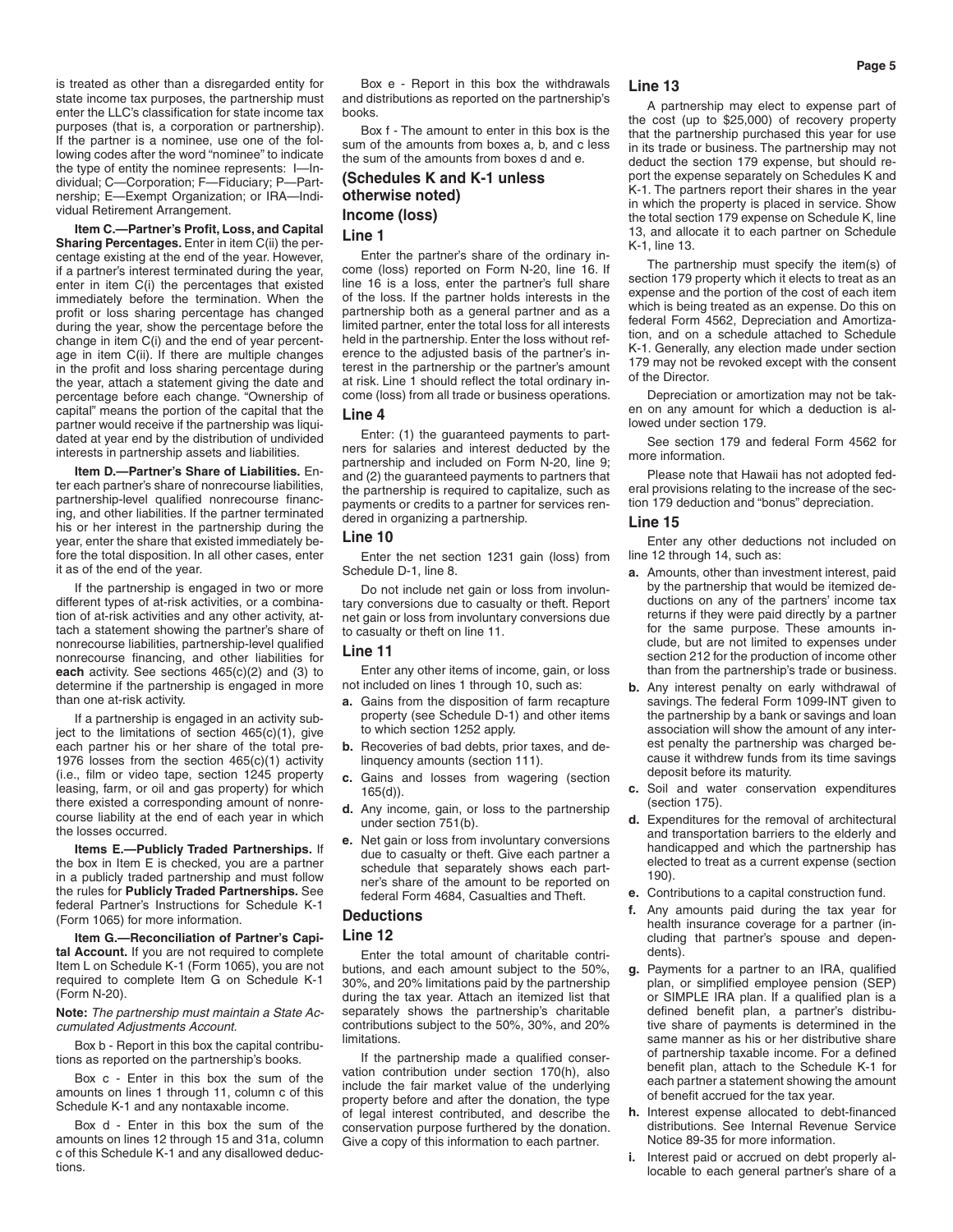#### **Page 6**

working interest in any oil or gas property (if the partner's liability is not limited). General partners that did not materially participate in the oil or gas activity treat this interest as investment interest; for other general partners, it is a trade or business interest.

## **Credits**

## **Line 16 Total cost of qualifying property for the Capital Goods Excise Tax Credit**

A Capital Goods Excise Tax Credit is available for tangible personal property purchased and used in a trade or business in Hawaii. The amount of the tax credit allowable is 4% of the cost of the qualified tangible property. The tax credit is applied against a taxpayer's net income tax liability and if the tax credit exceeds the amount of the tax liability, the excess will be refunded to the taxpayer. See Form N-312, Capital Goods Excise Tax Credit, and Tax Information Release No. (TIR) 2001-4 for additional information.

**To claim this credit.** Complete Form N-312 and attach to the partnership return.

**Deadline for claiming this credit.** If you are a calendar year taxpayer, the deadline to claim the credit, including amended claims, is December 31, 2020. If you are a fiscal year taxpayer, the deadline to claim the credit, including amended claims, is 12 months after the close of your taxable year. You cannot claim or amend the credit after the deadline.

**Schedule K-1.** Report each partner's distributive share of the capital goods excise tax credit on line 16 of Schedule K-1. If the partnership has credits from more than one source such as another flow-through entity, separately identify each amount in the "Other Information Provided by Partnership" section.

## **Line 17 Fuel Tax Credit for Commercial Fishers**

Each principal operator of a commercial fishing vessel may claim an income tax credit for certain fuel taxes paid during the year. The tax credit shall be an amount equal to the fuel taxes imposed under section 243-4(a), HRS, and paid by the principal operator during the taxable year.

**To claim this credit.** Complete Form N-163 and attach to the partnership return.

**Deadline for claiming this credit.** If you are a calendar year taxpayer, the deadline to claim the credit, including amended claims, is December 31, 2020. If you are a fiscal year taxpayer, the deadline to claim the credit, including amended claims, is 12 months after the close of your taxable year. You cannot claim or amend the credit after the deadline.

**Schedule K-1.** Report each partner's distributive share of the fuel tax credit on line 17 of Schedule K-1. If the partnership has credits from more than one source such as another flowthrough entity, separately identify each amount in the "Other Information Provided by Partnership" section.

#### **Line 18**

#### **Enterprise Zone Tax Credit**

A qualified enterprise zone business is eligible to claim a credit for a percentage of taxes due to the State attributable to the conduct of business within a zone and a percentage of the amount of unemployment insurance premiums paid based on the payroll of employees employed at the business firm establishments in the zone. The applicable percentage is 80% the first year; 70% the second year; 60% the third year; 50% the fourth year; 40% the fifth year; 30% the sixth year; and 20% the seventh year. For qualifying businesses engaged in the manufacturing of tangible personal property or the producing of agricultural products, the credit shall continue after the seventh year in a amount equal to 20% of the taxes paid during the eighth, ninth, and tenth tax years. This credit is not refundable and any unused credit may NOT be carried forward.

**To claim this credit.** Complete Form N-756 and a separate Form N-756A for each partner and attach them along with a copy of the certification issued by DBEDT to the partnership return.

**Schedule K-1.** Use Form N-756A to report each partner's distributive share of the enterprise zone tax credit and attach to the partner's Schedule K-1. If the partnership has credits from more than one source such as another flow-through entity, separately identify each amount in the "Other Information Provided by Partnership" section.

#### **Line 19 Low-Income Housing Tax Credit**

Hawaii's low-income housing tax credit is equal to 50% of the tax credit allocated by the Hawaii Housing Financing and Development Corporation (HHFDC) for qualified buildings located in the State of Hawaii. Contact the HHFDC for qualifying requirements and further information.

Effective for taxable years beginning after December 31, 1999, a partnership can allocate the State low-income housing tax credit among its partners without regard to their proportionate interests in their partnership investment vehicle. Also, the federal low-income housing tax credit no longer has to be claimed in order to claim the State low-income housing tax credit.

**To claim this credit.** Complete Form N-586 and attach to the partnership return.

**Deadline for claiming this credit.** If you are a calendar year taxpayer, the deadline to claim the credit, including amended claims, is December 31, 2020. If you are a fiscal year taxpayer, the deadline to claim the credit, including amended claims, is 12 months after the close of your taxable year. You cannot claim or amend the credit after the deadline.

**Schedule K-1.** Report each partner's distributive share of the low-income housing credit on line 19 of Schedule K-1. If the partnership has credits from more than one source such as another flow-through entity, separately identify each amount in the "Other Information Provided by Partnership" section.

## **Line 20 Credit for Employment of Vocational Rehabilitation Referrals**

The amount of the tax credit for the taxable year shall be equal to 20% of the qualified firstyear wages for that year. The amount of the qualified first-year wages which may be taken into account with respect to any individual shall not exceed \$6,000.

The credit is computed at the partnership level and then allocated to each of the partners.

**To claim this credit.** Complete Form N-884 and attach to the partnership return.

**Deadline for claiming this credit.** If you are a calendar year taxpayer, the deadline to claim the credit, including amended claims, is December 31, 2020. If you are a fiscal year taxpayer, the deadline to claim the credit, including amended claims, is 12 months after the close of your taxable year. You cannot claim or amend the credit after the deadline.

**Schedule K-1.** Report each partner's distributive share of the credit for employment of vocational rehabilitation referrals on line 20 of Schedule K-1. If the partnership has credits from more than one source such as another flowthrough entity, separately identify each amount in the "Other Information Provided by Partnership" section.

#### **Line 21**

## **Total qualified production costs for the Motion Picture, Digital Media, and Film Production Income Tax Credit**

**Note:** *Act 275, SLH 2019, increases the annual aggregate cap for the motion picture, digital media, and film production income tax credit to \$50,000,000 effective for taxable years beginning after December 31, 2018.*

For taxable years from 2013 to 2025, a taxpayer may claim an income tax credit of (1) 20% of the qualified production costs incurred by a qualified production in the City and County of Honolulu, and (2) 25% of the qualified production costs incurred by a qualified production in Kauai, Maui, or Hawaii county. The total tax credits claimed per qualified production shall not exceed \$15,000,000.

**To claim this credit.** Complete Form N-340 and attach to the partnership return.

**Deadline for claiming this credit.** If you are a calendar year taxpayer, the deadline to claim the credit, including amended claims, is December 31, 2020. If you are a fiscal year taxpayer, the deadline to claim the credit, including amended claims, is 12 months after the close of your taxable year. You cannot claim or amend the credit after the deadline.

**Schedule K-1.** Report each partner's distributive share of qualified production costs for the motion picture, digital media, and film production credit on line 21 of Schedule K-1. If the partnership has credits from more than one source such as another flow-through entity, separately identify each amount in the "Other Information Provided by Partnership" section.

## **Line 22 Credit for School Repair and Maintenance**

A credit is allowed to licensed contractors, pest control operators, and professional engineers, architects, surveyors and landscape architects who are subject to Hawaii's income tax for contributions of in-kind services for the repair and maintenance of public schools. The credit shall be an amount equal to 10% of the value of the services contributed. Certain other limitations and restrictions apply.

**To claim this credit.** Complete Form N-330 and attach to the partnership return.

**Deadline for claiming this credit.** If you are a calendar year taxpayer, the deadline to claim the credit, including amended claims, is December 31, 2020. If you are a fiscal year taxpayer, the deadline to claim the credit, including amended claims, is 12 months after the close of your tax-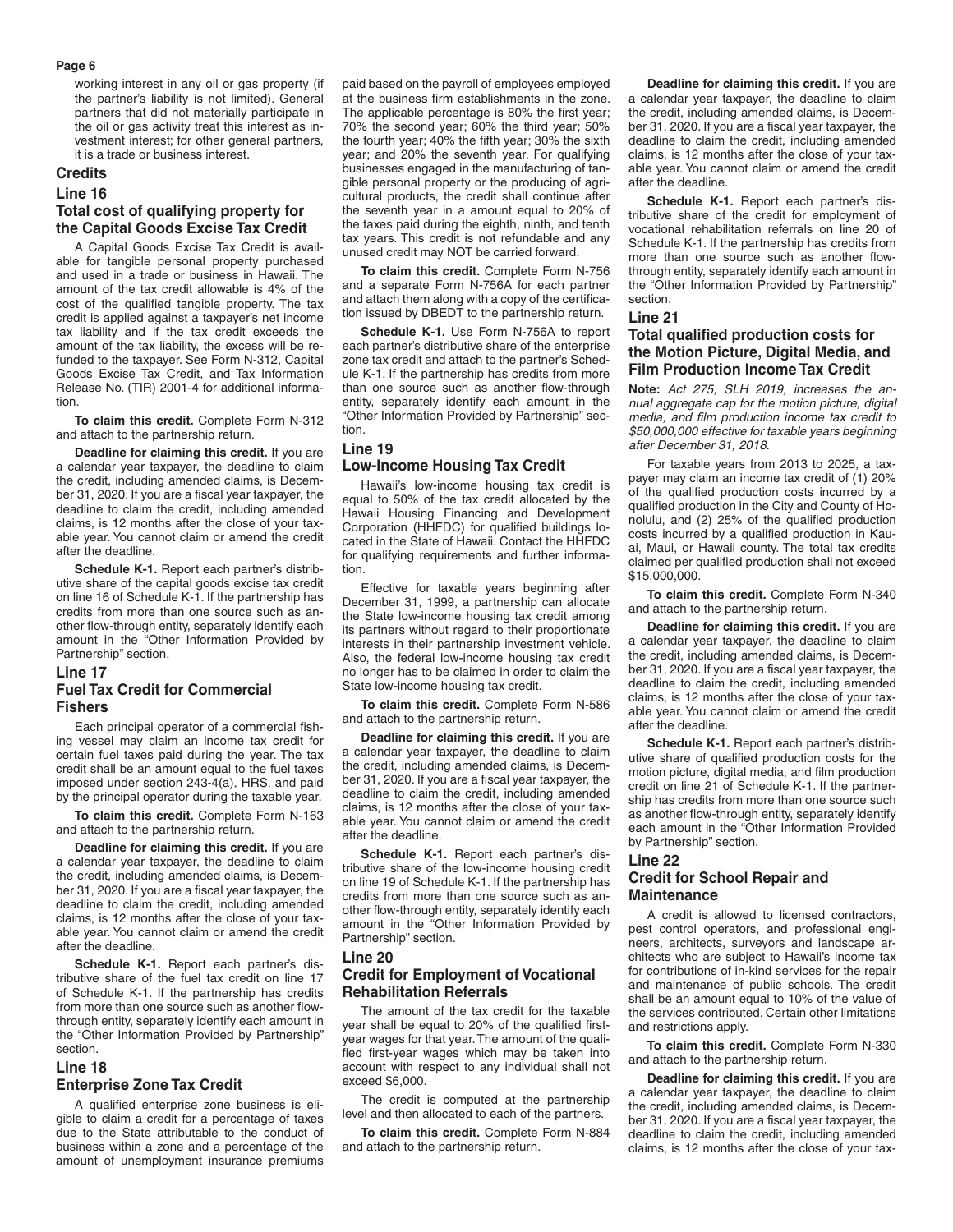able year. You cannot claim or amend the credit after the deadline.

**Schedule K-1.** Report each partner's distributive share of the credit for school repair and maintenance on line 22 of Schedule K-1. If the partnership has credits from more than one source such as another flow-through entity, separately identify each amount in the "Other Information Provided by Partnership" section.

## **Line 23 Renewable Energy Technologies Income Tax Credit**

A Renewable Energy Technologies Income Tax Credit is available for an eligible renewable energy technology system installed and placed in service in Hawaii.

Figure the credit on Form N-342 and enter the total renewable energy technologies income tax credit on this line. Use a separate Form N-342 for each eligible system installed and placed in service for the taxable year. The credit is computed at the partnership level and then allocated to each of the partners. Prepare a separate Form N-342A, Information Statement Concerning the Renewable Energy Technologies Income Tax Credit for Systems Placed in Service on or After July 1, 2009, for each partner for each eligible system.

**To claim this credit.** Complete Form N-342 and attach a copy of Form N-342A given to each partner to the partnership return.

**Deadline for claiming this credit.** If you are a calendar year taxpayer, the deadline to claim the credit, including amended claims, is December 31, 2020. If you are a fiscal year taxpayer, the deadline to claim the credit, including amended claims, is 12 months after the close of your taxable year. You cannot claim or amend the credit after the deadline.

**Schedule K-1**. Use Form N-342A to report each partner's distributive share of the renewable energy technologies income tax credit and attach to the partner's Schedule K-1. If the partnership has credits from more than one source such as another flow-through entity, separately identify each amount in the "Other Information Provided by Partnership" section.

#### **Line 24**

## **Important Agricultural Land Qualified Agricultural Cost Tax Credit**

Figure the credit on Form N-344 and enter the total important agricultural land qualified agricultural cost tax credit on this line. Attach Form N-344 to the partnership return. Certification by the Department of Agriculture is a prerequisite to claiming this credit. The credit is computed at the partnership level and then allocated to each of the partners.

**To claim this credit.** Complete Form N-344 and attach to the partnership return.

**Deadline for claiming this credit.** If you are a calendar year taxpayer, the deadline to claim the credit, including amended claims, is December 31, 2020. If you are a fiscal year taxpayer, the deadline to claim the credit, including amended claims, is 12 months after the close of your taxable year. You cannot claim or amend the credit after the deadline.

**Schedule K-1**. Report each partner's distributive share of the important agricultural land qualified agricultural cost tax credit on line 24 of Schedule K-1. If the partnership has credit from more than one source such as another flowthrough entity, separately identify each amount in

the "Other Information Provided by Partnership" section.

## **Line 25**

#### **Tax Credit for Research Activities**

**Note:** *The federal credit for increasing research activities must be claimed in order to claim the state tax credit for research activities.*

**Note:** *Act 261, SLH 2019, amends the Tax Credit for Research Activities by extending the credit through 2024, allowing the credit to be claimed for all research expenses incurred in Hawaii without regard to the amount of expenses for previous years (base amount), and imposing an annual cap of \$5,000,000, effective for taxable years beginning after December 31, 2019.*

For taxable years from 2013 to 2019, each qualified high technology business subject to Hawaii's income tax can claim an income tax credit for qualified research activities equal to the credit for research activities provided by section 41, provided that, in order to qualify for this tax credit, the qualified high technology business shall also claim a federal tax credit for the same qualified research activities under section 41. Research expenses must be certified in order to claim the credit. See Forms N-346 and N-346A for details. Partners will use Form N-346 to claim their credit. The credit is computed at the partnership level and then allocated to each of the partners.

**To claim this credit.** Complete Forms N-346 and N-346A and attach them to the partnership return.

**Deadline for claiming this credit.** If you are a calendar year taxpayer, the deadline to claim the credit, including amended claims, is December 31, 2020. If you are a fiscal year taxpayer, the deadline to claim the credit, including amended claims, is 12 months after the close of your taxable year. You cannot claim or amend the credit after the deadline.

**Schedule K-1**. Report each partner's distributive share of the tax credit for research activities on line 25 of Schedule K-1. If the partnership has credits from more than one source such as another flow-through entity, separately identify each amount in the "Other Information Provided by Partnership" section.

## **Line 26 Capital Infrastructure Tax Credit**

Figure the credit on Form N-348 and enter the total capital infrastructure tax credit on this line. Attach Form N-348 to the partnership return. For taxable years 2014 to 2019, each taxpayer who is a qualified infrastructure tenant subject to Hawaii's income tax can claim a nonrefundable income tax credit for the taxable year in which the capital infrastructure costs were paid or incurred. The tax credit is the lesser of 50% of the capital infrastructure costs paid or incurred by the qualified infrastructure tenant during the taxable year or \$2,500,000. The credit is computed at the partnership level and then allocated to each of the partners.

**To claim this credit.** Complete Form N-348 and attach to the partnership return.

**Deadline for claiming this credit.** If you are a calendar year taxpayer, the deadline to claim the credit, including amended claims, is December 31, 2020. If you are a fiscal year taxpayer, the deadline to claim the credit, including amended claims, is 12 months after the close of your taxable year. You cannot claim or amend the credit after the deadline.

**Schedule K-1**. Report each partner's distributive share of the capital infrastructure credit on line 26 of Schedule K-1. If the partnership has credits from more than one source such as another flow-through entity, separately identify each amount in the "Other Information Provided by Partnership" section.

# **Line 27**

## **Cesspool Upgrade, Conversion or Connection Income Tax Credit**

A credit is allowable for the costs to upgrade or convert a qualified cesspool into a septic system or an aerobic treatment unit system, or to connect a qualified cesspool to a sewer system, effective for taxable years beginning after December 31, 2015. The credit will not be available for taxable years beginning after December 31, 2020.

The tax credit is equal to the qualified expenses of the taxpayer, up to a maximum of (1) \$10,000 per cesspool, or (2) \$10,000 per residential dwelling connected to a residential large capacity cesspool.

**To claim this credit.** Complete Form N-350 and attach to the partnership return.

**Deadline for claiming this credit.** If you are a calendar year taxpayer, the deadline to claim the credit, including amended claims, is December 31, 2020. If you are a fiscal year taxpayer, the deadline to claim the credit, including amended claims, is 12 months after the close of your taxable year. You cannot claim or amend the credit after the deadline.

**Schedule K-1.** Report each partner's distributive share of the cesspool upgrade, conversion or connection income tax credit on line 27 of Schedule K-1. If the partnership has credits from more than one source such as another flowthrough entity, separately identify each amount in the "Other Information Provided by Partnership" section.

#### **Line 28**

## **Renewable Fuels Production Tax Credit**

For taxable years 2017 to 2021, each taxpayer producing renewable fuels that completes and files an independent, third-party-certified statement with DBEDT may claim a nonrefundable renewable fuels production tax credit.

The tax credit is the lesser of 20 cents per 76,000 British Thermal units of renewable fuels using the lower heating value sold for distribution in Hawaii or \$3,000,000 per taxable year. The taxpayer's production of renewable fuels cannot be less than two billion five-hundred million British thermal units of renewable fuels per year.

**To claim this credit.** Complete Form N-352 and attach to the partnership return.

**Deadline for claiming this credit.** If you are a calendar year taxpayer, the deadline to claim the credit, including amended claims, is December 31, 2020. If you are a fiscal year taxpayer, the deadline to claim the credit, including amended claims, is 12 months after the close of your taxable year. You cannot claim or amend the credit after the deadline.

**Schedule K-1.** Report each partner's distributive share of the renewable fuels production tax credit on line 28 of Schedule K-1. If the partnership has credits from more than one source such as another flow-through entity, separately identify each amount in the "Other Information Provided by Partnership" section.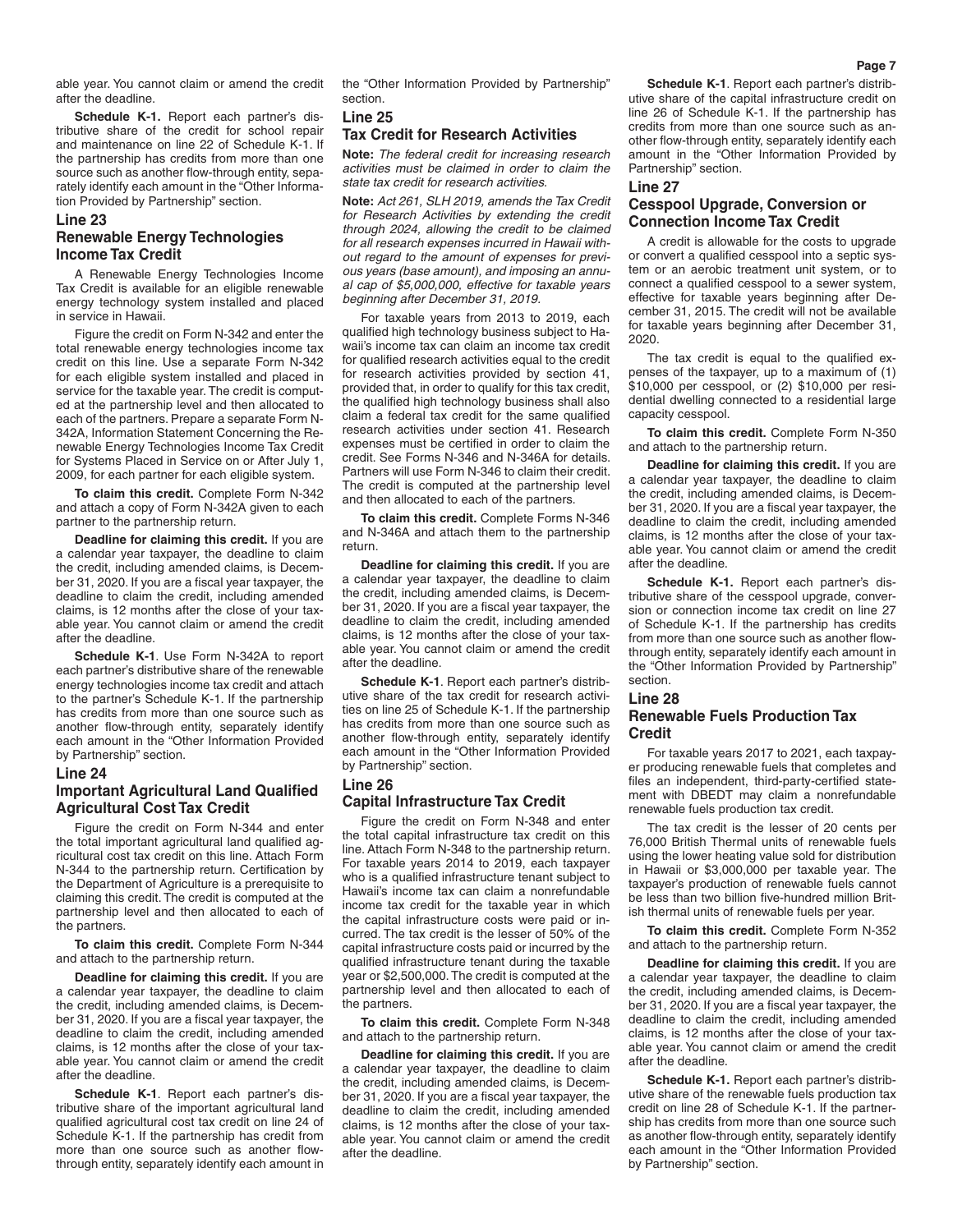## **Page 8 Line 29 Organic Foods Production Tax Credit**

For taxable years 2017 to 2021, each taxpayer with qualified expenses associated with the production or handling of organic foods may claim a nonrefundable organic foods production tax credit.

The tax credit is equal to the qualified expenses of the taxpayer, which must be certified by the Department of Agriculture, up to \$50,000.

**To claim this credit.** Complete Form N-354 and attach to the partnership return.

**Deadline for claiming this credit.** If you are a calendar year taxpayer, the deadline to claim the credit, including amended claims, is December 31, 2020. If you are a fiscal year taxpayer, the deadline to claim the credit, including amended claims, is 12 months after the close of your taxable year. You cannot claim or amend the credit after the deadline.

**Schedule K-1.** Report each partner's distributive share of the organic foods production tax credit on line 29 of Schedule K-1. If the partnership has credits from more than one source such as another flow-through entity, separately identify each amount in the "Other Information Provided by Partnership" section.

## **Line 30 Credit for income tax withheld on Form N-288 (net of refunds)**

Include a schedule listing each partner's share of: (1) the total taxes withheld under the partnership's name and reported on Form N-288A, Statement of Withholding on Dispositions by Nonresident Persons of Hawaii Real Property Interests; (2) any refunds claimed by the partnership on Form N-288C, Application for Tentative Refund of Withholding on Dispositions by Nonresident Persons of Hawaii Real Property Interest; and (3) the net amount of taxes withheld.

**Schedule K-1.** Report each partner's distributive share of the credit for income tax withheld on Form N-288A on line 30 of Schedule K-1. If the partnership has credits from more than one source such as another flow-through entity, separately identify each amount in the "Other Information Provided by Partnership" section.

## **Investment Interest**

#### **Line 31**

Lines 31a-31b(2) must be completed whether or not a partner is subject to the investment interest rules.

**Line 31a. Investment Interest Expense.**— Include on this line interest paid or accrued to purchase or carry property held for investment. Property held for investment includes property that produces portfolio income (interest, dividends, annuities, royalties, etc.). Therefore, interest expense allocable to portfolio income should be reported on line 31a of Schedule K-1 (rather than line 14 of Schedule K-1).

Property held for investment includes a partner's interest in a trade or business activity that is not a passive activity to the partner and in which the partner does not materially participate. An example would be a partner's working interest in oil and gas property (i.e., the partner's interest is not limited) if the partner does not materially participate in the oil and gas activity.

Investment interest does not include interest expense allocable to a passive activity.

The amount on line 31a will be deducted (after applying the investment interest expense limitations of section 163(d)) by individual partners on their Form N-11 or N-15.

**Lines 31b(1) and 31b(2). Investment Income and Expenses.**—Enter on line 31b(1) only the investment income included on lines 5 through 7 of Schedule K-1. Enter on line 31b(2) only the investment expense included on line 14 of Schedule K-1.

If there are items of investment income or expense included in the amounts that are required to be passed through separately to the partner on Schedule K-1 (items other than the amounts included on lines 5 through 7 and 14 of Schedule K-1), give each partner a schedule identifying these amounts.

Investment income includes gross income from property held for investment, gain attributable to the disposition of property held for investment, and other amounts that are gross portfolio income. Investment income and investment expenses do not include any income or expenses from a passive activity.

Property subject to a net lease is not treated as investment property because it is subject to the passive loss rules. Do not reduce investment income by losses from passive activities.

Investment expenses are deductible expenses (other than interest) directly connected with the production of investment income.

## **Other**

## **Schedule K, Line 32**

Report on line 32 of Schedule K, credit recapture amounts for the Hawaii Low-Income Housing Tax Credit, the Capital Goods Excise Tax Credit, the Tax Credit for Flood Victims, the Important Agricultural Land Qualified Agricultural Cost Tax Credit, and the Capital Infrastructure Tax Credit.

See instructions for federal Form 1065, Schedule K for what else to report on line 32.

## **Schedule K-1, Line 37**

See instructions for federal Form 1065, Schedule K-1 for what to report on line 37.

## **Analysis (Schedule K only) Lines 33a and 33b**

For each type of partner shown, enter the portion of the amount shown on line 33a of Schedule K that was allocated to that type of partner. The sum of the amounts shown on line 33b must equal the amount shown on line 33a.

In classifying partners who are individuals as "active" or "passive," the partnership should apply the following rules:

- **1.** If the partnership's principal activity is a trade or business activity, classify a general partner as "active" if the partner materially participated in all partnership trade or business activities; otherwise, classify a general partner as "passive."
- **2.** If the partnership's principal activity consists of working interest in an oil or gas well, classify a partner holding a working interest in the oil or gas well through an entity that does not limit the partner's liability as "active;" otherwise, classify the partner as "passive."
- **3.** If the partnership's principal activity is a rental real estate activity, classify a general partner as "active" if the partner actively participated in all of the partnership's rental real estate activities; otherwise, classify a general partner as "passive."
- **4.** If the partnership's principal activity is a portfolio activity, classify all partners as "active."
- **5.** Classify all limited partners and all partners in a partnership whose principal activity is a rental activity other than a rental real estate activity as "passive."
- **6.** If the partnership cannot make a reasonable determination as to whether or not a partner's participation in a trade or business activity is material or whether or not a partner's participation in a rental real estate activity is active, classify the partner as "passive."

In applying the above rules, a partnership should classify each partner to the best of its knowledge and belief. It is assumed that in most cases the level of a particular partner's participation in an activity will be apparent.

## **Schedules O and P Allocation and Apportionment of Income**

If the partnership had ordinary income or (loss) from trade or business activities both within and without Hawaii, complete Schedules O and P to determine the business income or (loss) apportioned to Hawaii. For more details, see the instructions for "Attributable to Hawaii" on page 4, under **Schedule K and Schedule K-1**. Attach a copy of Schedules O and P to Form N-20.

# **Composite Returns for Nonresident Partners**

At present, there are no statutory provisions that: (1) allow partnerships the option to file composite returns on behalf of their nonresident partners, and (2) grant the election to be taxed at the nonresident partners' own individual tax rates but with no standard deduction or personal exemption. However, the Department of Taxation will administratively allow partnerships to elect to file composite Hawaii nonresident income tax returns on behalf of participating partners, all of whom are nonresidents, and make composite payments for the participating partner's distributive share of Hawaii source income based on their own individual tax rate but with no standard deduction or personal exemption, provided the following conditions are met:

- The partner must be an individual.
- The partner's income from the partnership is the partner's only income from Hawaii sources. If a partner has other income from Hawaii sources such as multiple partnerships, even though the partnerships are related, a separate net income tax return must be filed by that partner.
- The partnership will obtain a Power-of-Attorney from each of its partners to permit the partnership to file an income tax return on the partners' behalf. A copy of each power of attorney is to be attached to the initial composite tax return filed by the partnership.
- The partnership, as an agent for the participating partners, shall pay tax, additions to tax, interest, and penalties otherwise required to be paid by the partners.

The composite Hawaii Nonresident Individual Income Tax Return, Form N-15, shall be completed as follows:

- **1.** Fill in the oval indicating this is a composite return;
- **2.** The first name on the return shall be "Partners" and the last name is the partnership's name;